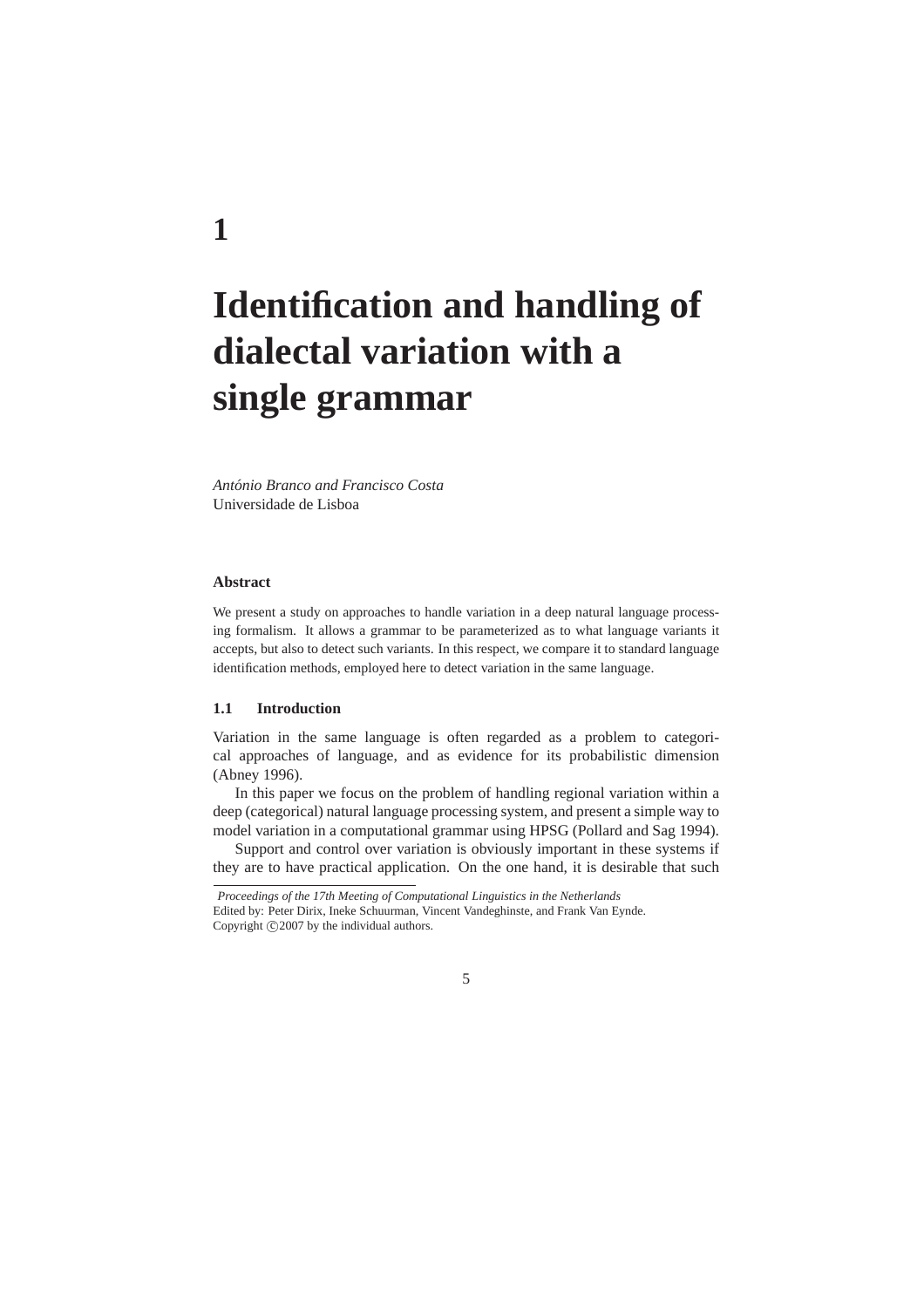systems can cope with the analysis of as many language varieties as possible, since it is less economical to write a different grammar for each language variety. On the other hand, when computational grammars are used for natural language generation, users should be able to put bounds on what is generated variation-wise. Section 1.2 presents an HPSG design to handle variation in a symbolic model.

A related issue is: if a system can be fine-tuned to a particular regional variety, what is the best way to detect whether some text that is to be processed by that system is in that variety? We present two approaches to this question.

The first approach is to use independent components that can detect the language variety being used. We hypothesize that methods developed for language identification can be used to detect varieties. Section 1.3 presents an overview and develops on two of them. The second approach is to have the computational grammar prepared for multiple language varieties, with no preprocessing necessary.

We compare the two solutions. To this end we use Portuguese, and we focus on the differences between European Portuguese (henceforth EP) and Brazilian Portuguese (BP). The methods presented are applicable to other languages.

The HPSG setup described to handle variation and the experiments were carried out with a computational HPSG currently being implemented for Portuguese. It is being developed in the LKB (Copestake 2002) and it uses MRS semantics (Copestake et al. 2001). It is part of the DELPH-IN Consortium.<sup>1</sup> The grammar was modest at the time of the experiments (1.6 years of development).

# **1.2 HPSG Implementation of Variation**

In a framework like HPSG, variation can be accounted for in the feature structures manipulated by the grammar.

It is important that the grammar can work with both EP and BP because of coverage, but accepting the two will necessary increase ambiguity. The ability to control variation is important in that it is a way to control the ambiguity generated from accepting both varieties.

Control on what is generated is also desirable. In general one wants to be able to parse as much as possible (e.g. EP and BP), but at the same time be selective in generation (i.e. generate in a specific variety), so that output is tailored to the expected audience.

If a grammar accepts both EP and BP ambiguity will rise because ambiguity inevitably goes up when coverage increases. But ambiguity can be put in check by restricting the grammar to reject analyses that involve marked constructions in more than one variety. More precisely, if an input string contains an element that can only be found in variety  $v_1$  and that same string is ambiguous in a different place but only in varieties other than  $v_1$ , this ambiguity will not give rise to multiple analyses if the grammar can be constrained to accept strings with marked elements of at most one variety.

A feature VARIANT is employed to model variation, which encodes the variety of Portuguese being used. It is appropriate for all signs and declared to be of type

<sup>1</sup>http://www.delph-in.net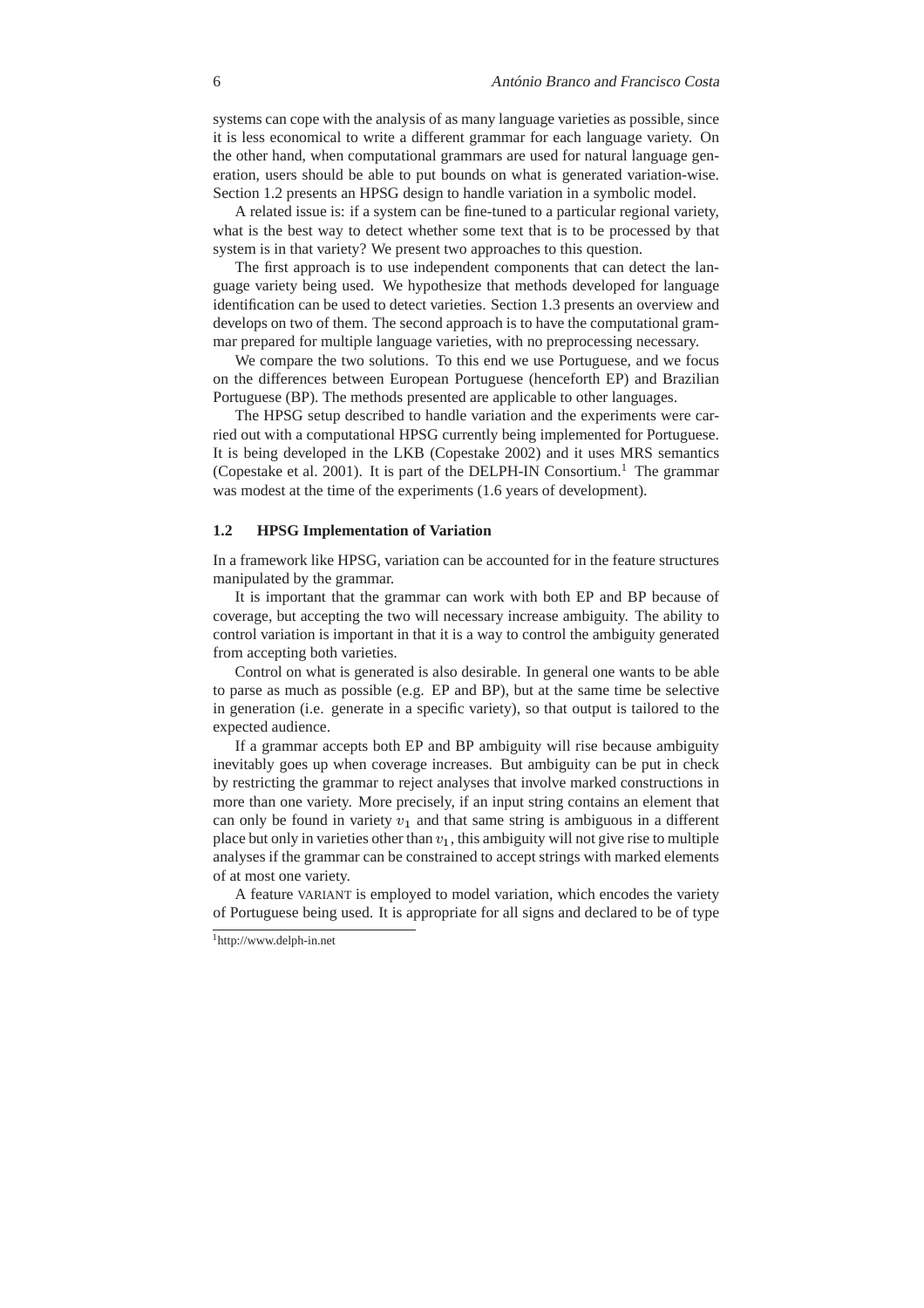

Figure 1.1: Type hierarchy under *variant*.

*variant*. Its possible values are presented in Figure 1.1.

This attribute is constrained to take the appropriate value in lexical items and constructions specific to one of the two main Portuguese varieties. For example, a hypothetical lexical entry for the lexical item *autocarro* (*bus*, exclusive to EP) would constrain that attribute VARIANT to have the value *ep-variant* and the corresponding BP entry for *ônibus* would constrain the same feature to bear the value *bp-variant*. The only two types that are used to mark signs are *ep-variant* and *bp-variant*. The remaining types presented in Figure 1.1 are used to perform computations or to constrain grammar behavior, as explained below.

It is not only lexical items that can have marked values in the VARIANT feature. Lexical and syntax rules can have them, too. Such constraints model marked constructions.

Feature VARIANT is structure-shared among all signs that comprise a full parse tree. This is achieved by having all lexical or syntactic rules unify their VARIANT feature with the VARIANT feature of all of their daughters.

If two signs (lexical items, syntax rules) in the same parse tree have different values for feature VARIANT (one has *ep-variant* and the other *bp-variant*), they will unify to *portuguese*, as can be seen in Figure 1.1. This type means that lexical items or constructions specific to two different varieties are used together. Furthermore, since this feature is shared among all signs, it will be visible everywhere, for instance in the root node.

It is possible to constrain feature VARIANT in the root condition of the grammar. If this feature is constrained to be of type *single-variant* (in root nodes), the grammar will accept EP and BP, but the sentences with properties of both may be blocked. As explained in the previous paragraph, feature VARIANT will have the value *portuguese* in this case, and there is no unifier for *portuguese* and *singlevariant*. If this feature is constrained to be of type *european-portuguese* in the root node, the grammar will not accept any sentence with features of BP, since they will be marked to have a VARIANT of type *bp-variant*, which is incompatible with *european-portuguese*.

It is also possible to have the grammar reject EP (using type *brazilianportuguese*) or to ignore variation completely by not constraining this feature in the start symbol.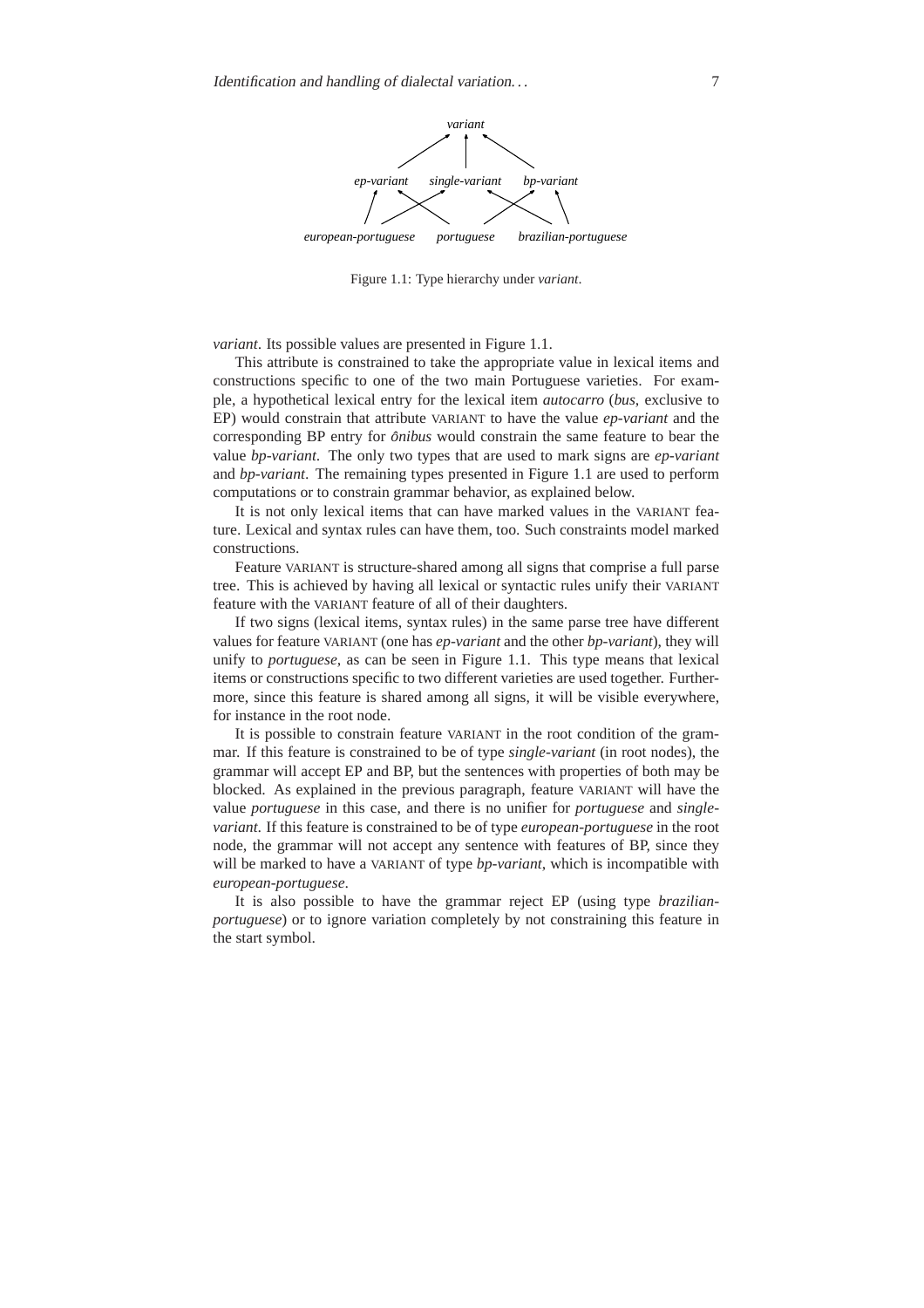With this mechanism, it is possible to use the grammar to detect to which variety input text belongs to. This is done by parsing that text placing no constraint on feature VARIANT of root nodes, and then reading the value of attribute VARIANT from the resulting feature structure: values *ep-variant* and *bp-variant* result from parsing text with features specific to EP or BP respectively; value *variant* indicates that no marked elements were detected and the text could be from both.

This mechanism achieves two goals:

- 1. Variation can be controlled. A grammar can be parameterized for language variants. Generation can be very specific by choosing values for feature VARIANT low in the type hierarchy, but good coverage variation-wise can be attained in parsing by using a more general type for the same feature. Furthermore, trade-offs between ambiguity and coverage can be explicitly controlled via intermediate types, like *single-variant*.
- 2. Language variants can be detected in the input.

If the input can be known to be specifically EP or BP before it is parsed, the constraints on feature VARIANT can be changed to improve efficiency. When parsing text known to be EP, there is no need to explore analyses that are markedly BP, for instance.<sup>2</sup>

It is thus interesting to know what other methods can do to detect varieties, and how they compare to the one just introduced, using real world data. In Section 1.3, some language identification models that can be used for this purpose are presented.

Because the two aspects of controlling variation and detecting variants are related by a single design, we assume that evaluating one indirectly evaluates the other. Therefore by investigating how good a grammar with such a mechanism can be in detecting language varieties, we can also have an idea of how well the same mechanism is used for the purpose of controlling ambiguity or specificity.

#### **1.3 Language Detection Methods**

Over the last years methods have been developed to detect the language a given text is written in. They have also been used to discriminate varieties of the same language, although less often. They can be based on words in text. Lins and Gonçalves (2004) look up words in dictionaries to discriminate among languages, and Oakes (2003) runs statistical tests on word frequencies, like the chi-square test, in order to differentiate between British and American English.

Many methods are based on frequency of byte sequences (byte n-grams) in text, because they can simultaneously detect language and character encoding (Li

<sup>2</sup>Currently, it is not possible to prune the parser's search space in such circumstances with the LKB, because it is only possible to constrain the root node without changing and reloading the grammar. Therefore, incompatible analyses will only be discarded when that node is built, but not before that. Efficiency could be gained if it were possible to specify constraints that all nodes in a syntactic tree must obey. The limitation is system dependent, so, in theory, efficiency can be improved in such a way.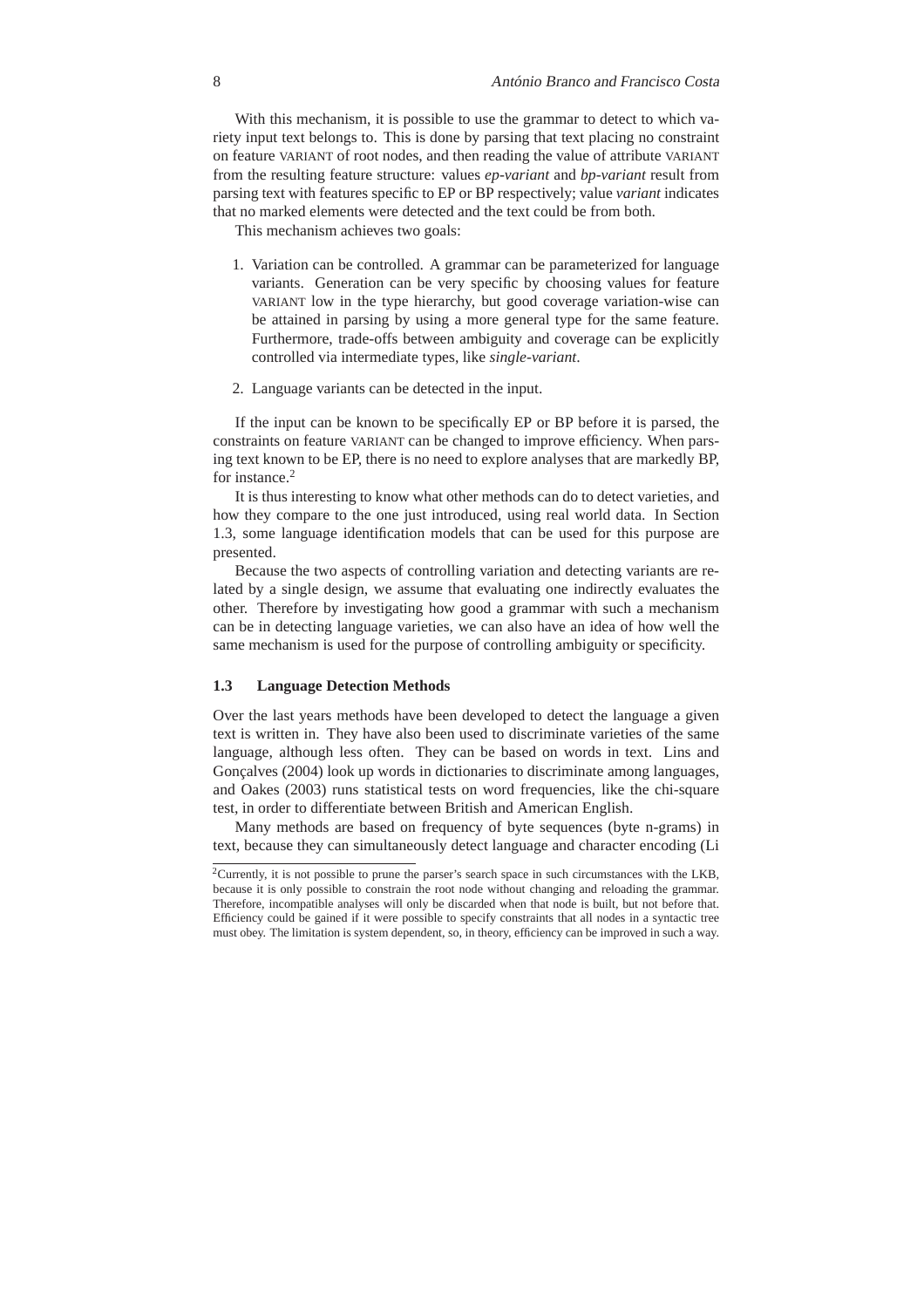and Momoi 2001), and can reliably classify short portions of text, since they look at such short sequences. They have been applied in web browsers (to identify character encodings as in Li and Momoi (2001)) and information retrieval systems.

We are going to focus on methods based on character n-grams. Because all information used for classification is taken from character n-grams, and they can be found in text in much larger quantities than words or phrases, sparse data problems are attenuated. Therefore, high levels of  $n$  or very small training corpora can be used. Training data can also be found in large amounts because training corpora do not need to be annotated (it is only necessary to know the language they belong to).

More importantly, methods based on character n-grams can reliably classify small portions of text. The literature on automatic language identification mentions training corpora as small as 2K producing classifiers that perform with almost perfect accuracy for test strings as little as 500 Bytes (Dunning 1994) and considering several languages. With more training data (20K-50K of text), similar quality can be achieved for smaller test strings (Prager 1999).

Many n-gram based methods have been used besides the ones we present. Sibun and Reynar (1996) and Hughes et al. (2006) present good surveys. Many can achieve perfect or nearly perfect classification with small training corpora on small texts, so we just focus on two that use approaches very well understood in language processing and information retrieval.

#### **1.3.1 Markov Models**

If one wants to know which language  $L_i \in L$  generated string s, one can use Bayesian methods to calculate the probabilities  $P(s|L_i)$  of string s appearing in language  $L_i$  for all  $L_i \in L$ , the considered language set, and decide for the language with the highest score (Dunning 1994). That is, in order to compute  $P(L_i|s)$ , we only compute  $P(s|L_i)$ . The Bayes rule allows us to cast the problem in terms of  $\frac{P(s|L_i)P(L_i)}{P(s)}$ , but, as is standard practice, we drop the denominator, since we are only interested in getting the highest probability score among several scores, not its exact value. The prior  $P(L_i)$  is also ignored, assuming all languages are equally probable.

The way  $P(s|L_i)$  is calculated is also the standard way to do it, namely assuming independence and just multiplying the probabilities of character  $c_i$  given the preceding  $n - 1$  characters (using *n*-grams), for all characters in the input string (which are estimated from n-gram counts in the training texts).

We implemented the algorithm as described in Dunning (1994) for the experiments presented in the following sections, which uses other common strategies, like prepending  $n - 1$  special characters to the input string to harmonize calculations, summing logs of probabilities instead of multiplying them to avoid underflow errors, and using Laplace smoothing to reserve probability mass to events not seen in training.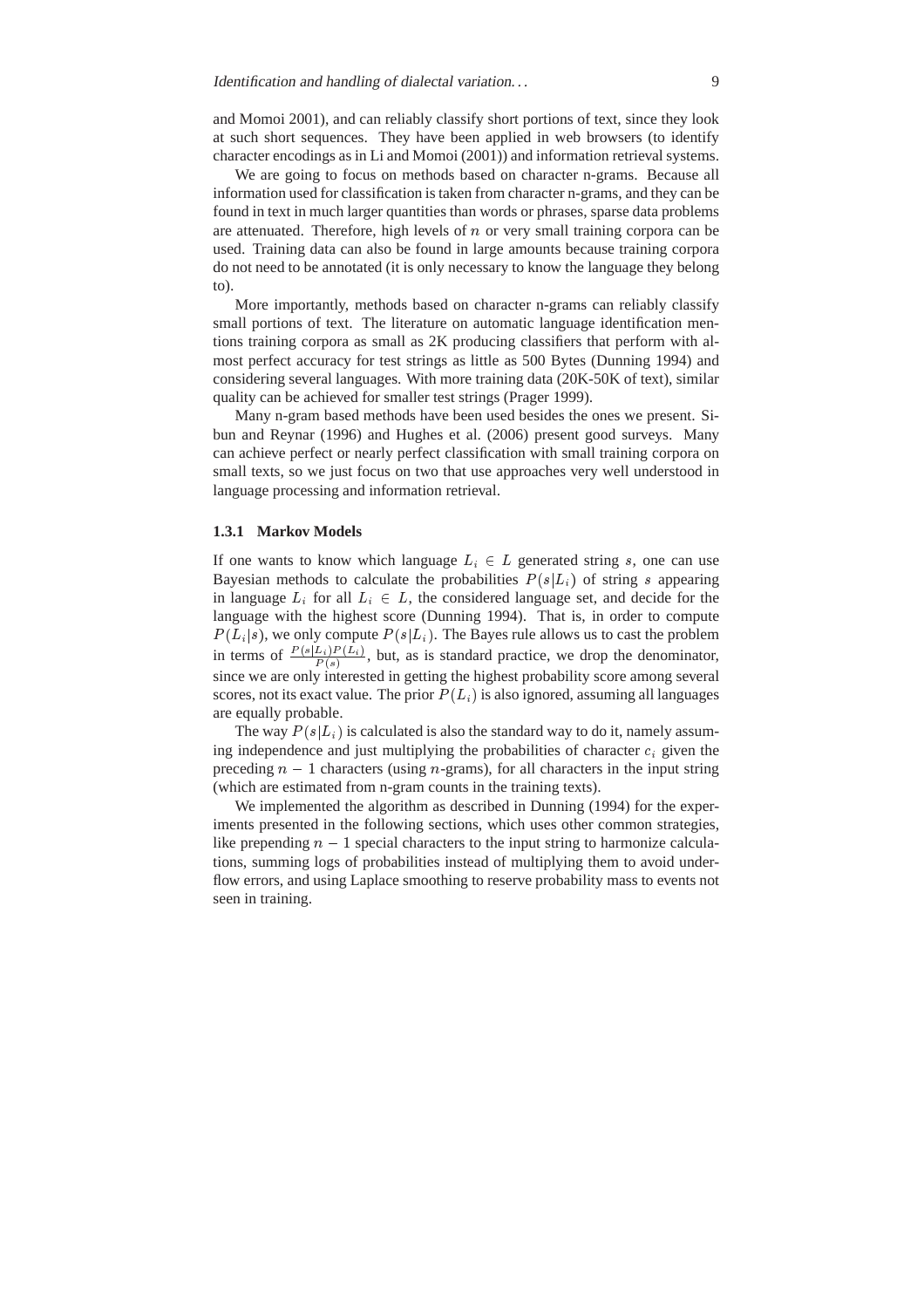# **1.3.2 Vector Space Models**

The second method using n-grams we employ in the following experiments is inspired in the vector space model of information retrieval to compare document similarity, but it uses n-gram counts instead of term frequency. It has been used for the purpose of language identification in Prager (1999).

Each language is represented by a vector built during training. Each possible n-gram corresponds to a component of that vector (e.g. if bigrams are used, the first component might represent the bigram *aa*), namely a number based on the frequency of occurrence of that that n-gram in the training corpus for that language.<sup>3</sup> Classification consists of creating a vector representing the input text in a similar way and choosing its nearest neighbor from the set of vectors that represent languages. The cosine of the angle between the two vectors is used as a measure of similarity. A number of well-known improvements can be used, like normalizing vectors in the training phase (make them of length  $= 1$ ), so that calculating cosines amounts to calculating dot products during classification (after normalizing the vector representative of the test item).

In the literature it is also common to reduce dimensions by keeping the most frequent n-grams and discarding the rest, but we did not do this since we hypothesize that the most frequent n-grams of EP and BP will largely overlap. It has been reported that the 300 most frequent n-grams are good predictors of language, and the others are representative of the textual topic (Cavnar and Trenkle 1994).

# **1.4 Data and Calibration**

Some preliminary studies were conducted in order to investigate the performance of the language identification methods presented above at discriminating among languages (Section 1.4.1), and to find out the impact of training corpora size when they are employed to detect language variants and what values of  $n$  are reasonable (Section 1.4.3 and Section 1.4.4). The data used in all experiments concerning variety identification are presented in Section 1.4.2.

# **1.4.1 Language Identification Methods at Identifying Languages**

We want to check that the language identification methods we are using are in fact reliable at identifying different languages. Although the literature reports good results, we wanted to test the exact implementation we will be using in distinguishing between EP and BP.

We ran the two classifiers on three languages showing strikingly different characters and character sequences. This is a deliberately easy test to get an upper bound on what these methods can do.

<sup>&</sup>lt;sup>3</sup>In information retrieval tf-idf is often used (term frequency times inverse document frequency). Here we use n-gram frequency in that language divided by the frequency of that n-gram in all languages. Both numbers are estimated from the training corpora. Note that this is a literal interpretation of inverse document frequency: it is common practice to use a value based on that instead, like its log; but Prager (1999) reports that the literal version performs better for language identification.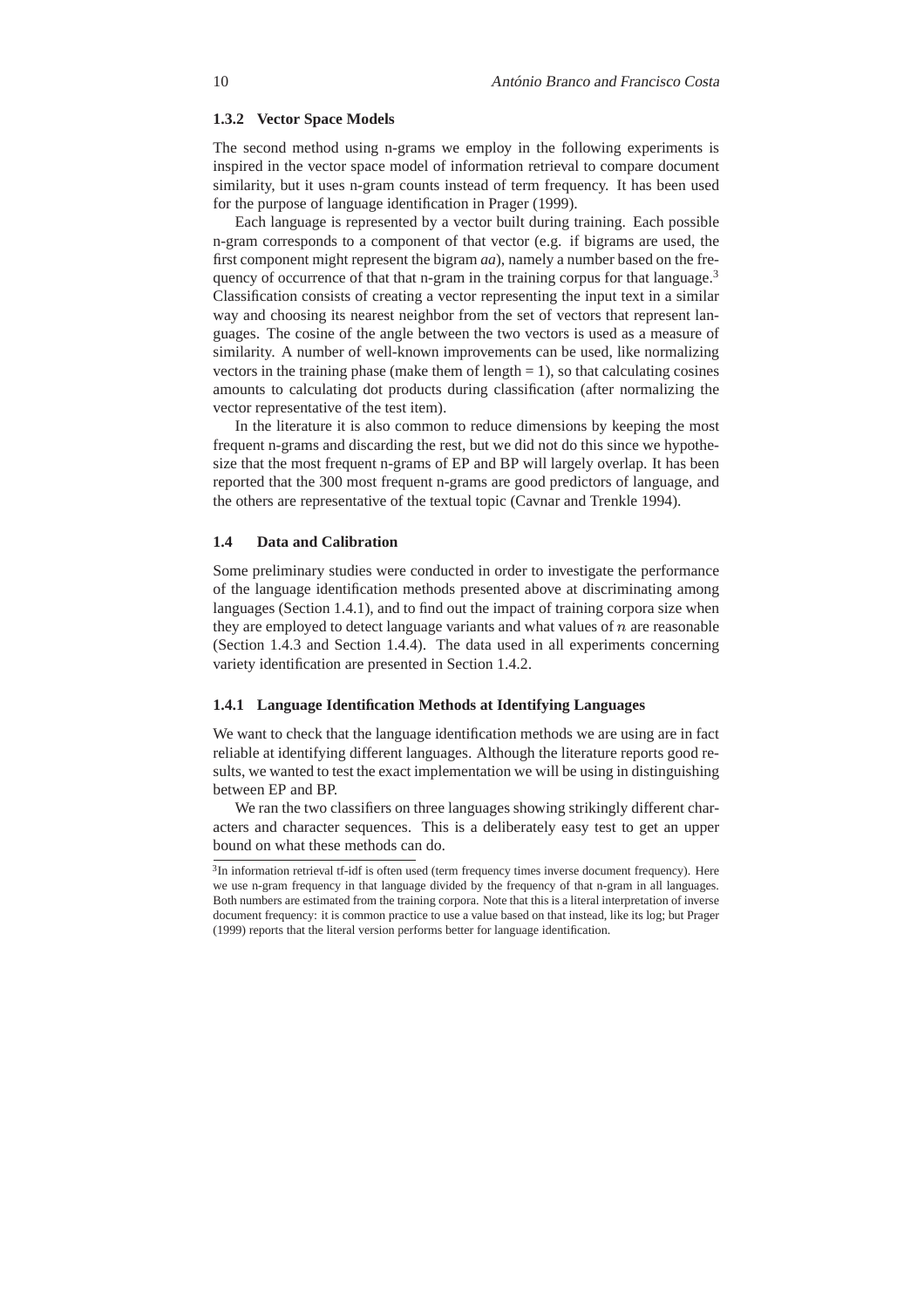For this test we used the Universal Declaration of Human Rights texts.<sup>4</sup> The languages used were Finnish, Portuguese and Welsh. Human inspection of texts in these languages immediately reveals highly idiosyncratic character sequences.<sup>5</sup>

The Preamble and Articles 1–19 were used for training (8.1K of Finnish, 6.9K of Portuguese, and 6.1K of Welsh), and Articles 20–30 for testing (4.6K of Finnish, 4.7K of Portuguese, and 4.0K of Welsh). Because these methods perform better if the text they are classifying is large, several tests were conducted, splitting the test data in chunks of text 1, 5, 10 and 20 lines long.

The Bayesian method obtained perfect accuracy on all test conditions (all chunk sizes), for all values of n between 1 and 7 (inclusively). For  $n = 8$  and  $n = 9$  there were errors only when classifying 1 line long test items. The vector space model obtained perfect accuracy on all test conditions, for all values of  $n$ between 2 and 8 (inclusively). For  $n = 1$  and  $n = 9$  there were errors once again only when classifying 1 line long test items.

The average line length for the test corpora was 138 for Finnish, 141 for Portuguese and 121 for Welsh (133 overall). In the corpora we will be using in the following experiments, average line length is much lower (around 40 characters per line). Input length is obviously important for these methods. To make the results more comparable, we also evaluated these classifiers of Finnish, Portuguese and Welsh with the same test corpora, but truncated each line beyond the first 50 characters, yielding test corpora with an average line length around 38 characters (since some were smaller than that).

The results are similar, just slightly worse. The Bayesian classifier performed with less than perfect accuracy also with  $n = 7$  when classifying 1 line at a time. The vector based classifier performed worse only with  $n = 2$  and 1 line long test items. In all these less than perfect cases, accuracy was in the 80–90% range.

These methods thus perform very well at discriminating languages with reasonable values of  $n$  and can classify short bits of text, even with incomplete words.

#### **1.4.2 Data**

For the experiments on variety detection, we used two corpora from Portuguese and Brazilian newspaper text. They are CETEMPublico and CETENFolha. CETEMPublico contains text from the Portuguese newspaper *O Publico ´* , and CETENFolha from the Brazilian *Folha de São Paulo*.

These corpora are minimally annotated (paragraph and sentence boundaries, *inter alia*), but are very large (CETEMPublico has 204M words and 1.2GB of text, and CETENFolha has 32M words and 183.2 MB).

<sup>4</sup>Available at http://www.unhchr.ch/udhr/navigate/alpha.htm.

<sup>&</sup>lt;sup>5</sup>For the sake of illustration, examples (1), (2) and (3) present the first sentence of the first Article in Finnish, Portuguese and Welsh, respectively. (4) is the English version.

<sup>(1)</sup> Kaikki ihmiset syntyvat vapaina ja tasavertaisina arvoltaan ja oikeuksiltaan. ¨

<sup>(2)</sup> Todos os seres humanos nascem livres e iguais em dignidade e em direitos.

<sup>(3)</sup> Genir pawb yn rhydd ac yn gydradd â'i gilydd mewn urddas a hawliau.

<sup>(4)</sup> All human beings are born free and equal in dignity and rights.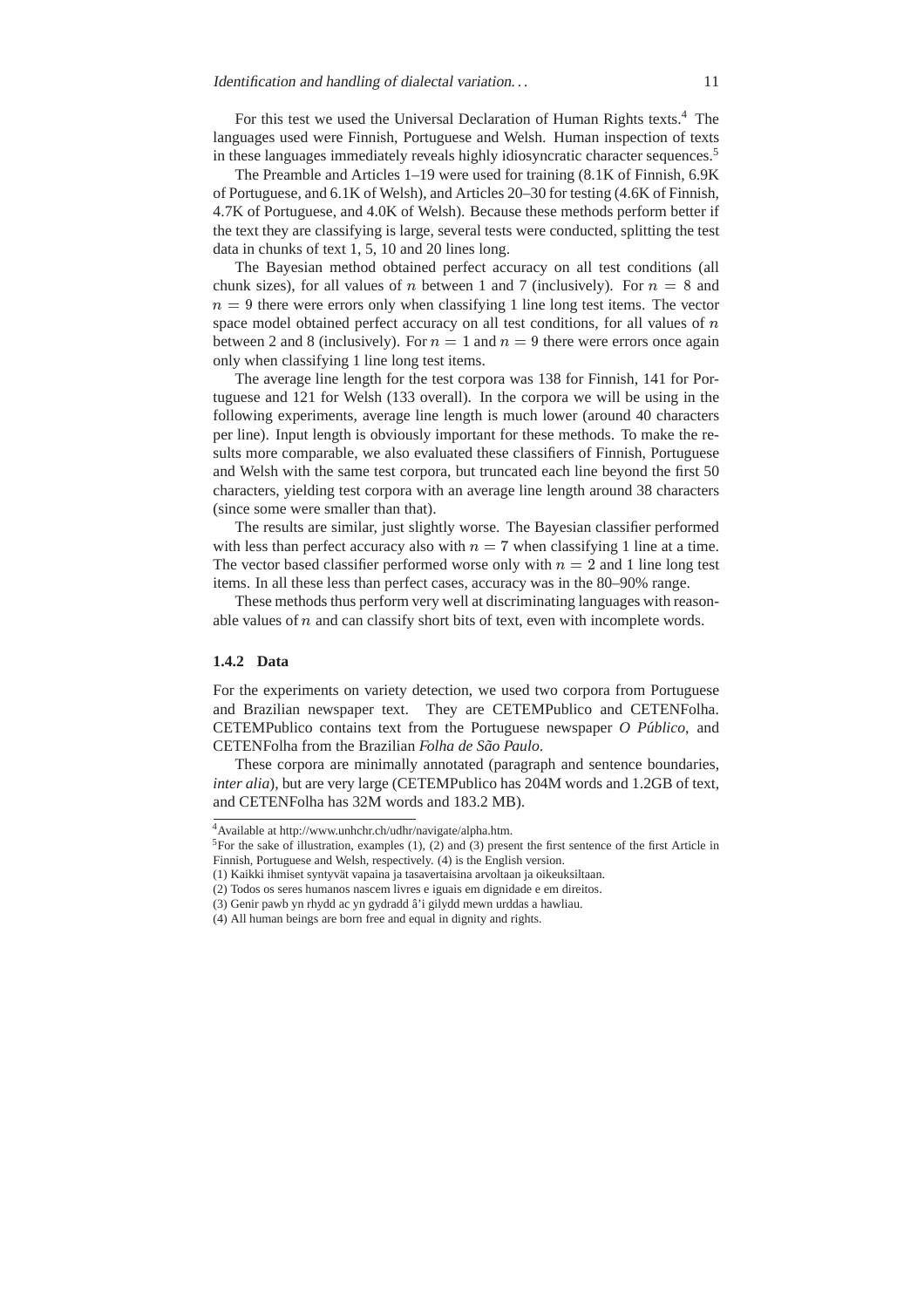Some preprocessing was carried out: all XML-like tags, like the  $\langle s \rangle$  and  $\langle$  s  $>$  tags that mark sentence boundaries, were removed. Some heuristics were also employed to remove lines that are parts of lists, like sports results tables or music charts, since they might not be representative of language: only lines ending in ., ! and ? were considered, and lines containing less than 6 words (defined as strings delimited by whitespace) were discarded. Other character sequences that were judged irrelevant for the purpose at hand were normalized: URLs were replaced by the sequence URL, e-mail addresses by MAIL, hours and dates by HORA and DATA, etc. Names at the beginning of lines indicating speaker were removed since they are frequent and the grammar that will be used cannot parse name plus sentence strings.

# **1.4.2.1The 400K Line Corpus**

We ordered the remaining lines by line length in terms of words and kept the smallest 200K lines from each of the two corpora. Small lines were preferred as they are more likely to receive an analysis by the grammar.

From these 200K lines of text from each corpus, we randomly chose 20K lines for testing and the remaining 180K for training. This produced a large data set, that allows one to check how good n-grams based methods can be in detecting varieties given enough data, and what values of  $n$  are necessary. Since language varieties are more similar to each other than languages, it is expected that more data or more context will be required for comparable results. In the tests below, we refer to this data set as the 400K line corpus.

We assume that the sentences from the Portuguese corpus contain text belonging to EP, and that the sentences in the Brazilian corpus represent BP text. This is a simplification, since they can contain transcriptions from speakers of the other variety. A classification is thus considered correct if the classifier can guess the newspaper the text was taken from.

# **1.4.2.2The 30KB Corpus**

The use of two corpora, one from EP and the other from BP, does not allow the training of n-grams based classifiers to detect sentences that are possible in both EP and BP, because only a two-way classification is present in the training data, but we want these classifiers to produce a three-way distinction. If a sentence is found in the EP corpus, one can be relatively certain that it is possible in EP, but one does not know if it is BP, too. The same is true of any sentences in the BP corpus — it can also be a sentence of EP.

To address this limitation, a native speaker of EP was asked to manually decide from sentences found in the BP corpus whether they are markedly BP or are also acceptable in EP. Conversely, a Brazilian informant detected markedly European sentences from the EP corpus.

Because this task requires manual annotation, and the methods we are employing reportedly perform well even with small training sets (when identifying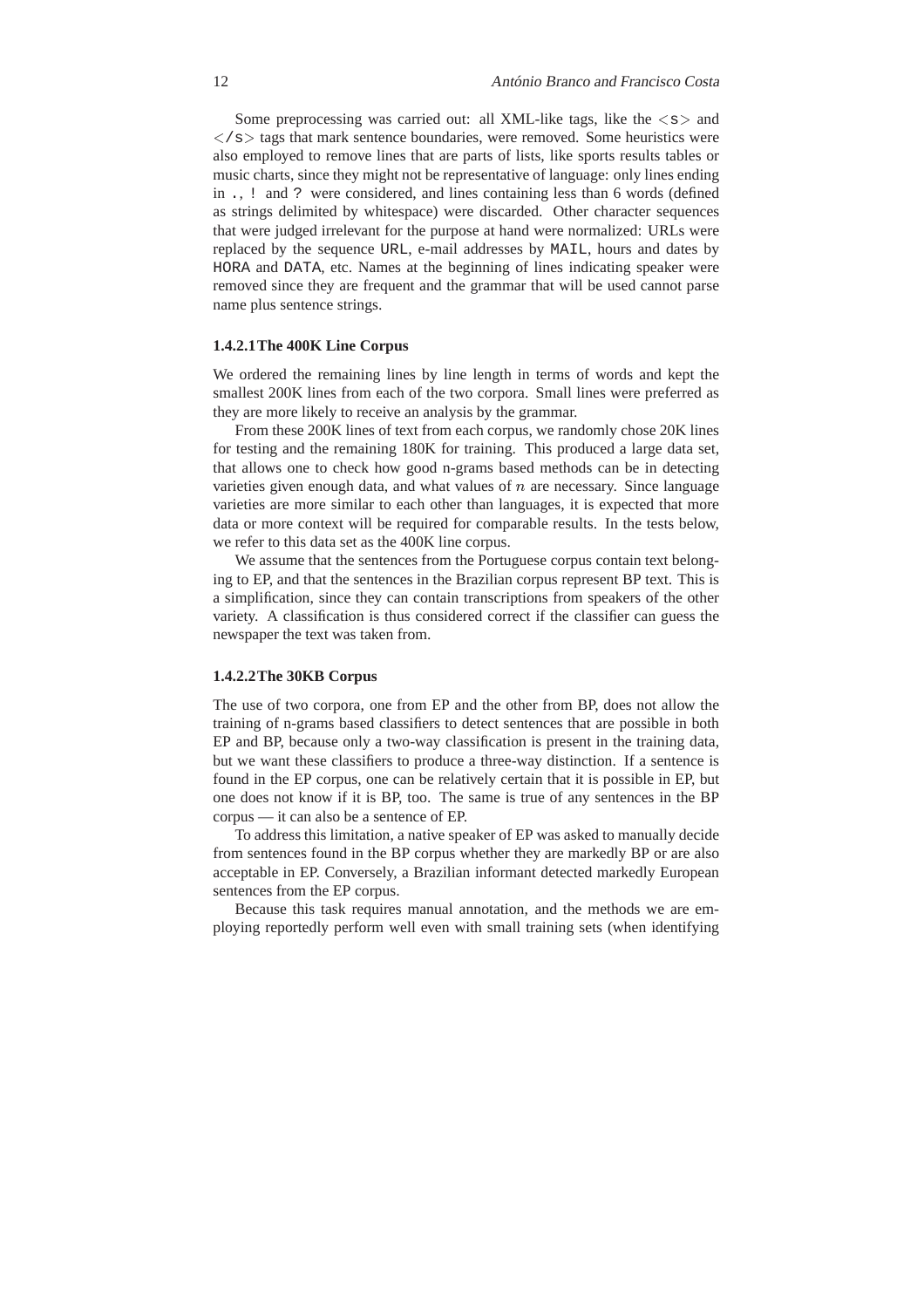languages), we used only a small portion of text taken from these corpora.

We randomly selected 90K lines of text from each corpus and checked which ones could be parsed by the grammar. 25K lines of parsable BP and 21K of parsable EP (46K lines out of 180K, or 26%) were obtained. From these parsed lines we drew around 1800 random lines of text from each corpus, and had them annotated for whether they are possible in the other variety. Thus a three-way classification is obtained.

Perhaps not surprisingly, most of the sentences were judged to be possible in both EP and BP. 16% of the sentences in the Portuguese corpus were considered impossible in BP, and 21% of the sentences in the BP corpus were judged exclusive to it. Overall, 81% of the text was common to both varieties.

A hypothetical explanation of the asymmetry is that one of the most pervasive differences between EP and BP, clitic placement, is attenuated in writing: Brazilian text often displays word order between clitic and verb similar to EP, and different from oral BP. Therefore, European text displaying European clitic order does not look markedly European. In fact, we looked at the European sentences with clitic placement characteristic of EP that were judged possible in BP. If they were included in the markedly European sentences, 23% of the European text would be unacceptable BP, a number closer to the 21% sentences judged to be exclusively Brazilian in the Brazilian corpus.

Such information can be used to estimate prior probabilities for the Bayesian method (which, as referred in Section 1.3.1, are ignored), creating a bias for classifying text as common to all varieties of Portuguese. This was not done, because like what happens for estimating the priors of any language in a set of languages in general, the difference between the priors of EP and BP is very difficult or even impossible to obtain.

The data were split into test and training data, but only a subset of what was judged common to both varieties was kept, since that data set was much larger than the other two. 10KB of text from each class were obtained. 5KB (of each class) were reserved for training and another 5KB for test. These values are close to the ones used for language discrimination in Section 1.4.1. There are approximately 140 lines for each class. For the test corpora, we kept exactly 140 lines for each: a multiple of 20 is convenient, because we want to create chunks of 1, 5, 10 and 20 lines for testing. In the following tests, this data set is referred to as the 30KB corpus.

# **1.4.3 Two-way Distinction with the 400K Line Corpus**

Table 1.1 summarizes the results for the n-grams trained to distinguish between EP and BP with the 400K line corpus. The average line length of the test sentences is 43 characters. Several input lengths were tried out by dividing the test data into various sets with varying size.

The accuracy of the Bayesian classifier is surprisingly high, given that we can estimate the number of sentences that cannot be attributed to a single variety to be at least 80% (see Section 1.4.2.2). We hypothesize that this is a corpus sensitiv-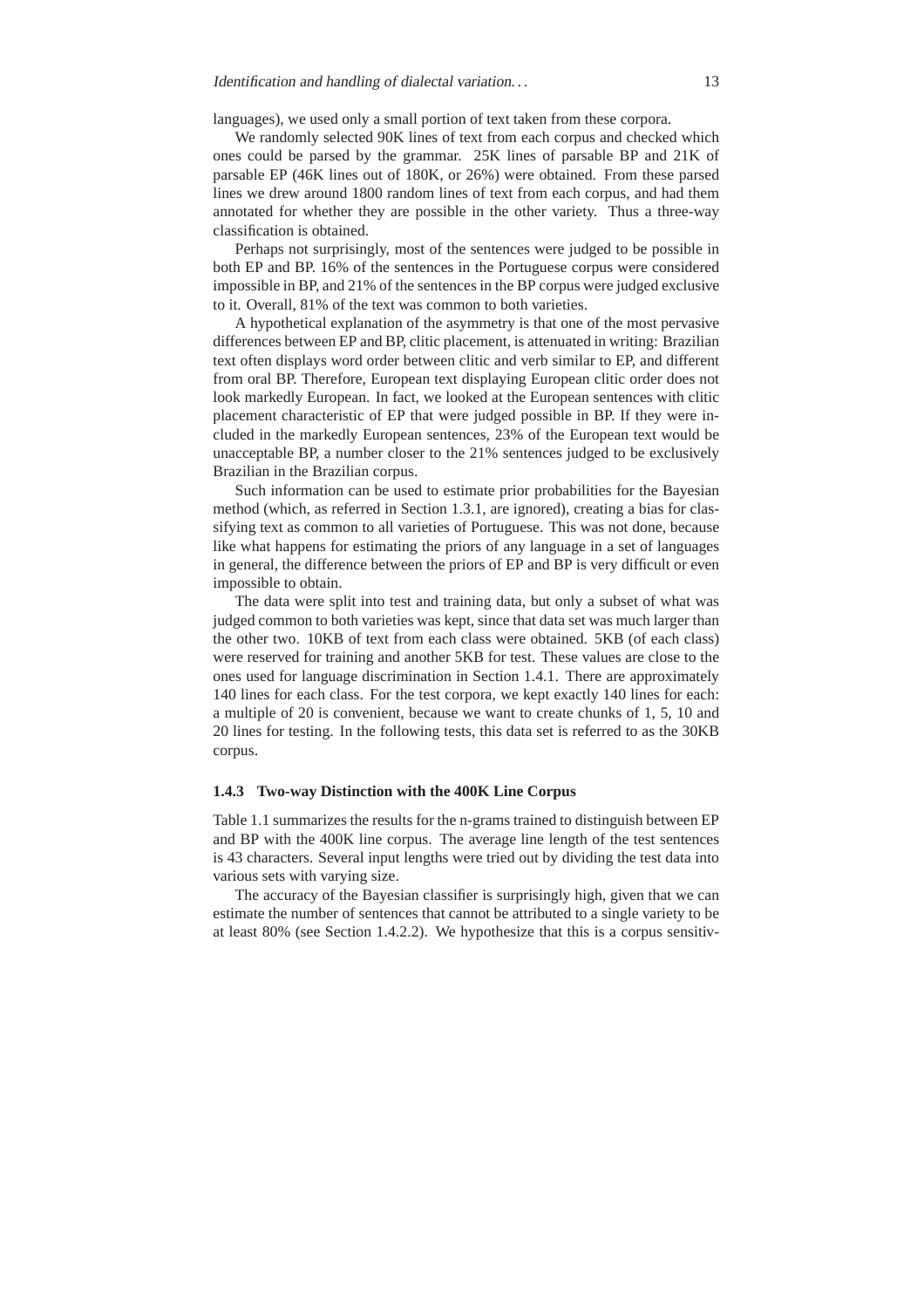| Length of Test Item |                 | 1 line | 5 lines | 10 lines | 20 lines |
|---------------------|-----------------|--------|---------|----------|----------|
| $n=2$               | Bayesian        | 0.84   | 0.99    | 1        | 1        |
|                     | Vector based    | 0.62   | 0.59    | 0.56     | 0.52     |
| $n=3$               | <b>Bayesian</b> | 0.96   | 0.99    | 1        | 1        |
|                     | Vector based    | 0.63   | 0.59    | 0.61     | 0.65     |
| $n=4$               | Bayesian        | 0.96   | 1       | 1        | 1        |
|                     | Vector based    | 0.63   | 0.73    | 0.79     | 0.87     |
| $n=5$               | Bayesian        | 0.94   | 1       | 1        | 1        |
|                     | Vector based    | 0.65   | 0.81    | 0.89     | 0.97     |
| $n = 6$             | Bayesian        | 0.92   | 0.99    | 1        | 1        |
|                     | Vector based    | 0.67   | 0.86    | 0.94     | 0.98     |

Table 1.1: Precision with 360K lines of text for training, two-way classification.

ity effect. For instance, German names are more frequent in Brazil. In fact, the absolute frequency  $f_{Tr}(x)$  of n-gram x in the training data for n-grams *sch/Sch*,  $u_n, W$  and  $e_n$ <sup>6</sup> is  $f_{Tr}(sch \vee Sch) = 311$ ,  $f_{Tr}(ung) = 194$ ,  $f_{Tr}(W) = 1122$ and  $f_{Tr}(en_{-}) = 529$  in Brazilian text and  $f_{Tr}(sch \vee Sch) = 205$ ,  $f_{Tr}(ung) = 98$ ,  $f_{Tr}(W) = 680$  and  $f_{Tr}(en_{-}) = 305$  in Portuguese text. This might also explain the lower performance of the vector space model, where infrequent n-grams have a lower impact on the result since the individual values derived from the n-grams are summed together rather than multiplied.

The amount of training data is very large because these methods look at characters. There are 15.5M of them in the training sets. The fact that relatively high values of n (4 and 5 for 5 lines of input) are necessary to achieve perfect accuracy on small inputs (and perfection is never found with 1 line long test items) suggests that variety discrimination is much harder than language identification.

#### **1.4.4 Two-way Distinction with the 30KB Corpus**

The same experiment was conducted, using only the EP and BP data (not the sentences judged to be common to both) of the 30KB corpus (only 20KB of it).

Although the size of training data is much smaller than in the test reported in Section 1.4.3, the two classes are expected to be farther apart since sentences judged to be common to the two varieties were not included.

The results are in Table 1.2. The Bayesian classifier is very good with bigrams, but because of the small training data, it is heavily biased at classifying everything as EP. The vector space model cannot achieve as good performance with bigrams, but is less affected by sparseness of training data.

<sup>6</sup> denotes a space.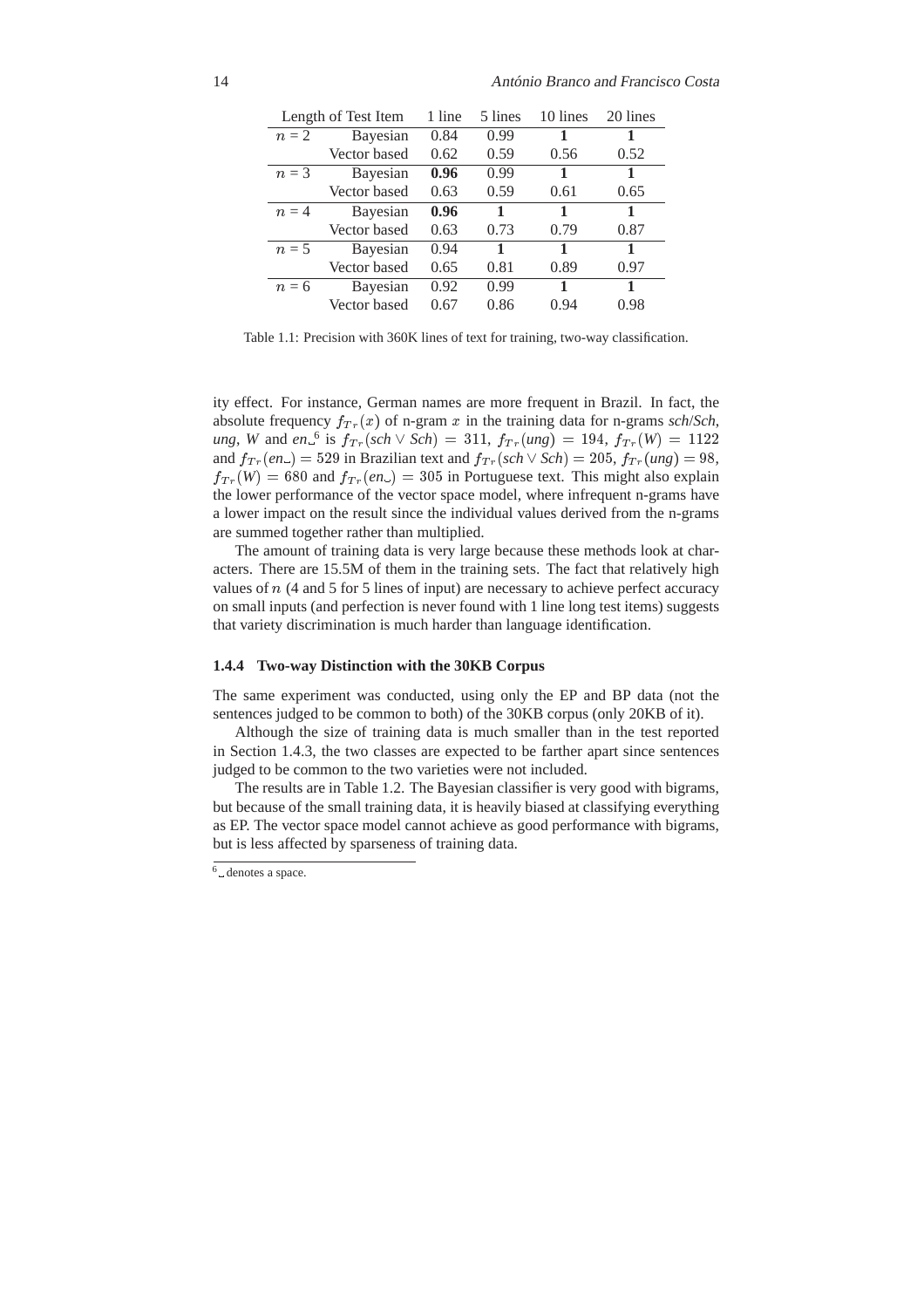| Length of Test Item |              | 1 line | 5 lines | 10 lines | 20 lines |
|---------------------|--------------|--------|---------|----------|----------|
| $n=2$               | Bayesian     | 0.86   | 0.98    | 0.96     |          |
|                     | Vector based | 0.61   | 0.75    | 0.86     | 0.85     |
| $n=3$               | Bayesian     | 0.82   | 0.73    | 0.64     | 0.5      |
|                     | Vector based | 0.64   | 0.61    | 0.71     | 0.79     |
| $n=4$               | Bayesian     | 0.68   | 0.55    | 0.5      | 0.5      |
|                     | Vector based | 0.64   | 0.71    | 0.79     | 0.93     |

Table 1.2: Precision with 10K lines of text for training, two-way classification.

# **1.4.5 Differences between EP and BP**

We proceeded to an analysis of the training data resulting from the manual classification described in Section 1.4.2.2 (the 30KB corpus). A brief typology of the markedly Brazilian elements found in the BP training corpus is presented. We also present the relative frequency of these phenomena based on the same data.

- 1. Mere orthographic differences (24%) e.g. *ac¸ao˜* vs. *acc¸ao˜* (*action*)
- 2. Phonetic variants reflected in orthography (9.3%) e.g. *ironico ˆ* vs. *ironico ´* (*ironic*)
- 3. Lexical differences (26.9% of differences)
	- (a) Different form, same meaning (22.5%) e.g. *time* vs. *equipa* (*team*)
	- (b) Same form, different meaning (4.4%) e.g. *policial* (*policeman/criminal novel*)
- 4. Syntactic differences (39.7%)
	- (a) Possessives without articles (12.2%)
	- (b) In subcategorization frames (9.8%)
	- (c) Clitic placement (6.4%)
	- (d) Singular bare NPs (5.4%)
	- (e) In subcat and word sense (1.9%)
	- (f) Universal *todo* occurring with article (0.9%)
	- (g) Contractions of preposition and article (0.9%)
	- (h) Questions without subject-verb inversion (0.9%)
	- (i) Postverbal negation (0.5%)
	- (j) other (0.5%)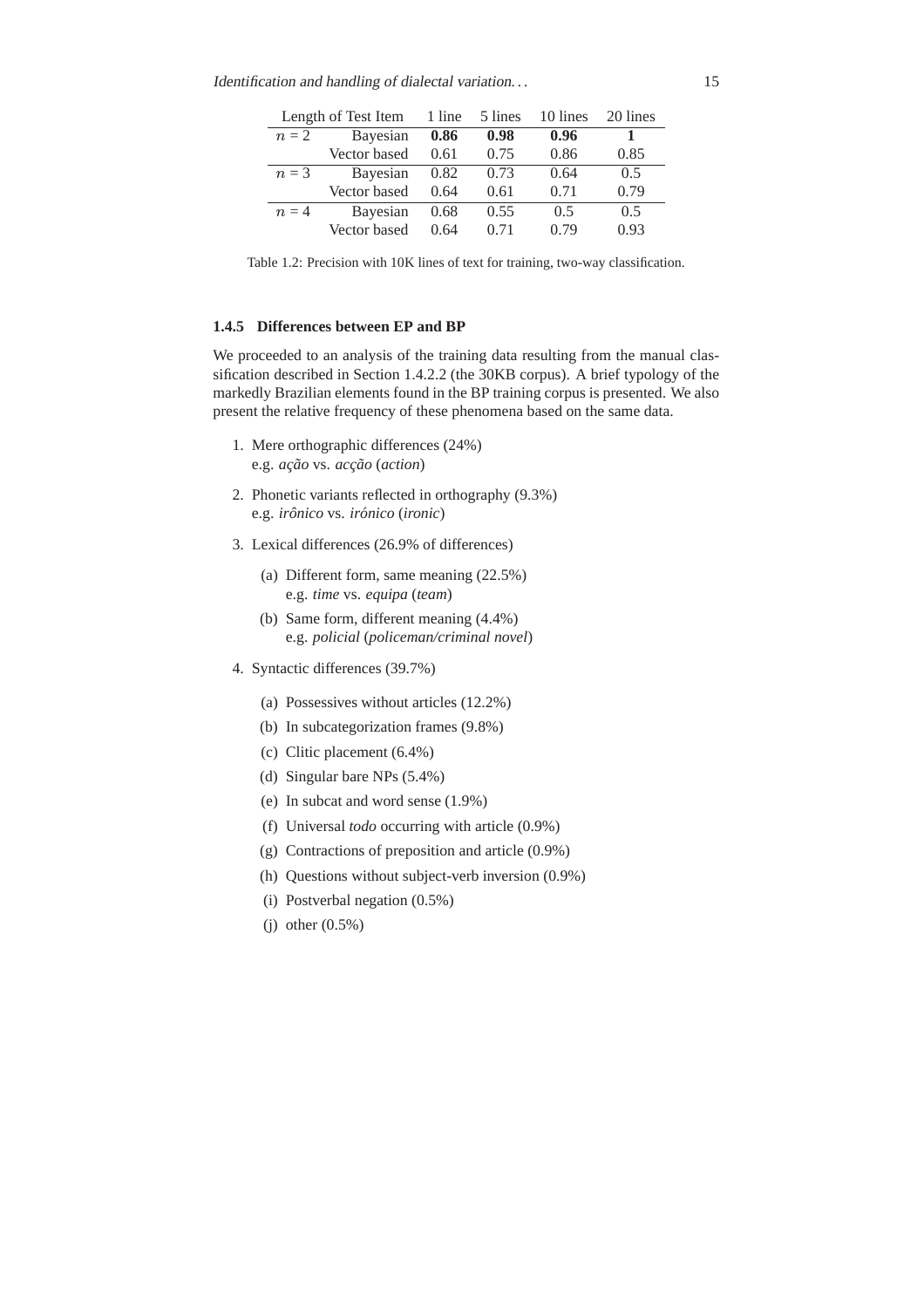One third of the differences found would be avoided if the orthographies were unified (items  $(2)$  and  $(1)$ ).

Some differences cannot be detected by n-gram based methods or the grammar. This is the case of item (3b), which would require word sense disambiguation. When word sense differences are accompanied by different syntax, they can be detected by the grammar (item (4e)) in limited circumstances (in that example, only if the complement is expressed).

Differences that are reflected in spelling can be modeled by the grammar via multiple lexical entries, with constraints on feature VARIANT reflecting the variety in which the lexical with that spelling item is used.<sup>7</sup>

Interestingly, 40% of the differences are syntactic. These cases are expected to be difficult to detect with n-gram based approaches, but not by a grammar.

Note that on average each sentence contained 1.46 marked elements. Spelling differences (items (2) and (1)), which account for 33.3% of all differences appear in 47.9% of them (in the BP training corpus). N-grams models can detect them.<sup>8</sup>

In the Portuguese grammar we use for the experiments, only clitic word order (item (4c)) and co-occurrence of prenominal possessives and determiners (item (4a)) are marked with respect to the VARIANT feature. The main limitation is grammar immaturity, in that several differences involving phenomena that are not implemented yet cannot be taken into account. These two phenomena do account for 18.6% of the differences found.

We expanded the grammar with many lexical items markedly EP or markedly BP. These were taken from the Portuguese Wiktionary,<sup>9</sup> where this information is available. We did not include all of the ones there, since some were judged infrequent and manual expansion of a lexicon for a deep grammar is time consuming. At the end, around 740 lexical items were added. Variety specific lexical items found in the training corpora (80 more) were also incorporated in the lexicon.

# **1.5 Results**

We report on the evaluation of the n-gram based methods presented in Section 1.3 and the grammar-based mechanism to handle variation described in Section 1.2, tested with the 30KB corpus (Section 1.4.2.2).

When the grammar produced multiple analyses for a sentence, we only considered that sentence to be classified as EP if all the parses produced VARIANT with type *ep-variant*, and similarly for BP. In all other cases the sentence would be considered common to both.

The grammar can only look at one line at a time, but several input sizes are tested. In order to make the grammar results comparable, this is done also for the

 $<sup>7</sup>$ In some cases a different solution would be preferable. When the difference is systematic (e.g. the EP</sup> sequence *on* always corresponds to a BP sequence  $\partial n$ , with an example in item (2)), it would be best to have a lexical rule that affects only spelling and the VARIANT feature producing one variant from the other. This is not implemented, because string manipulation is limited in the LKB.

<sup>8</sup>Even when these differences are not absolute, they are often strongly unbalanced. For instance, the bigram *ct* appears 22 times in the Portuguese training corpus and only once in the Brazilian one. <sup>9</sup>http://pt.wiktionary.org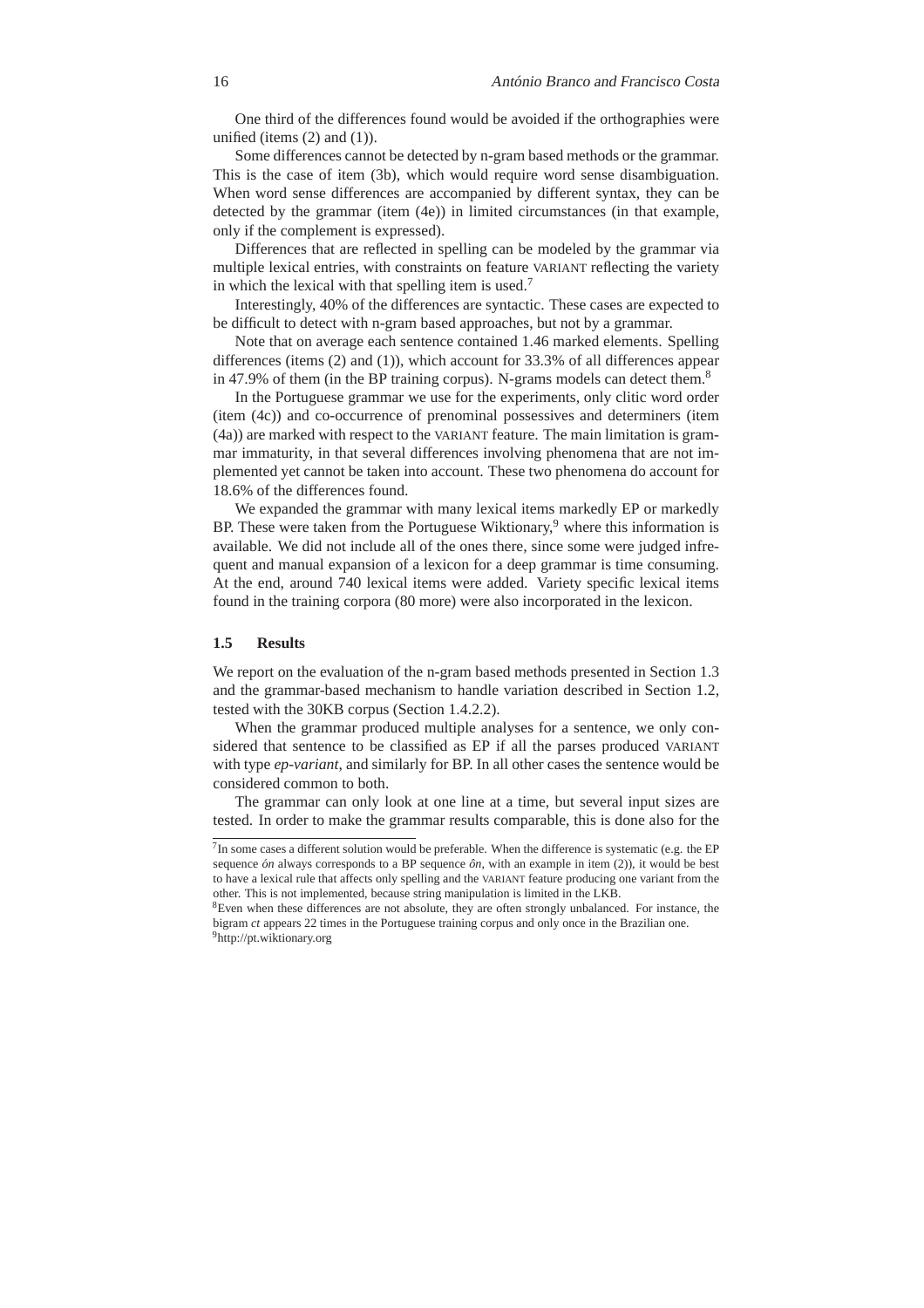| Length of Test Item |                | 1 line | 5 lines | 10 lines | 20 lines |
|---------------------|----------------|--------|---------|----------|----------|
|                     | Precision      | 0.57   | 0.78    | 0.72     | 0.64     |
| Grammar             | Recall         | 0.57   | 0.72    | 0.62     | 0.43     |
|                     | $F_{\alpha=1}$ | 0.57   | 0.75    | 0.67     | 0.51     |
| $n=2$               | Bayesian       | 0.59   | 0.67    | 0.76     | 0.76     |
|                     | Vector based   | 0.43   | 0.52    | 0.55     | 0.57     |
| $n=3$               | Bayesian       | 0.55   | 0.52    | 0.45     | 0.33     |
|                     | Vector based   | 0.47   | 0.48    | 0.67     | 0.76     |
| $n=4$               | Bayesian       | 0.48   | 0.39    | 0.33     | 0.33     |
|                     | Vector based   | 0.41   | 0.5     | 0.71     | 0.67     |

Table 1.3: Evaluation of variety identification, three-way classification. With the n-grams based method, precision, recall and the F-measure are identical under the same conditions.

grammar. In this case, the result for chunks of more than one line is the unification of the values for each line. If the unification result is *portuguese* (see the hierarchy in Section 1.2), signaling inconsistency, the grammar does not decide, affecting recall but not precision. For this reason, precision, recall, and the F-measure can be different and are all reported. With the n-grams based models, they are always identical. The results for the three-way classification are in Table 1.3.

Error analysis shows that the BP sentences classified as EP contain clitics following the EP syntax, and misspellings conforming to the EP orthography.<sup>10</sup> Most of the sentences common to EP and BP that were classified as EP also present clitics with this syntax. A large proportion of the errors consisted in classifying as common to all varieties of Portuguese sentences that were in fact marked. Inspection of these sentences reveals many marked lexical items.<sup>11</sup> It is thus a problem of lexical coverage.

The Bayesian method works well with small values of  $n$ , but it tends to classify everything as EP, producing correct classifications for only one third of the test items. The vector space model is more affected by input length.

# **1.6 Discussion and Conclusions**

Before getting into the analysis of the quantitative results obtained above, some remarks on the two approaches, with the grammar and with the stochastic techniques, follow from the very nature of these methods.

Bayesian and vector-similarity methods are expected to be easier to scale up with respect to the number of varieties considered given that the size of the type hierarchy under *variant* is exponential on the number of language varieties if all

<sup>10</sup>In Brazil a diaeresis is used on *u* when it follows *q*, precedes *e* or *i* and is pronounced. In the Portuguese orthography it is no longer used. The errors were due to the spellings *aguentar* (*to bear*) and *tranquilo* (*calm*), instead of *agüentar* and *tranquilo*.

<sup>&</sup>lt;sup>11</sup>Note that, in order to increase grammar coverage, we used a POS tagger to get information about unknown words. Obviously, feature VARIANT was left underspecified in these items.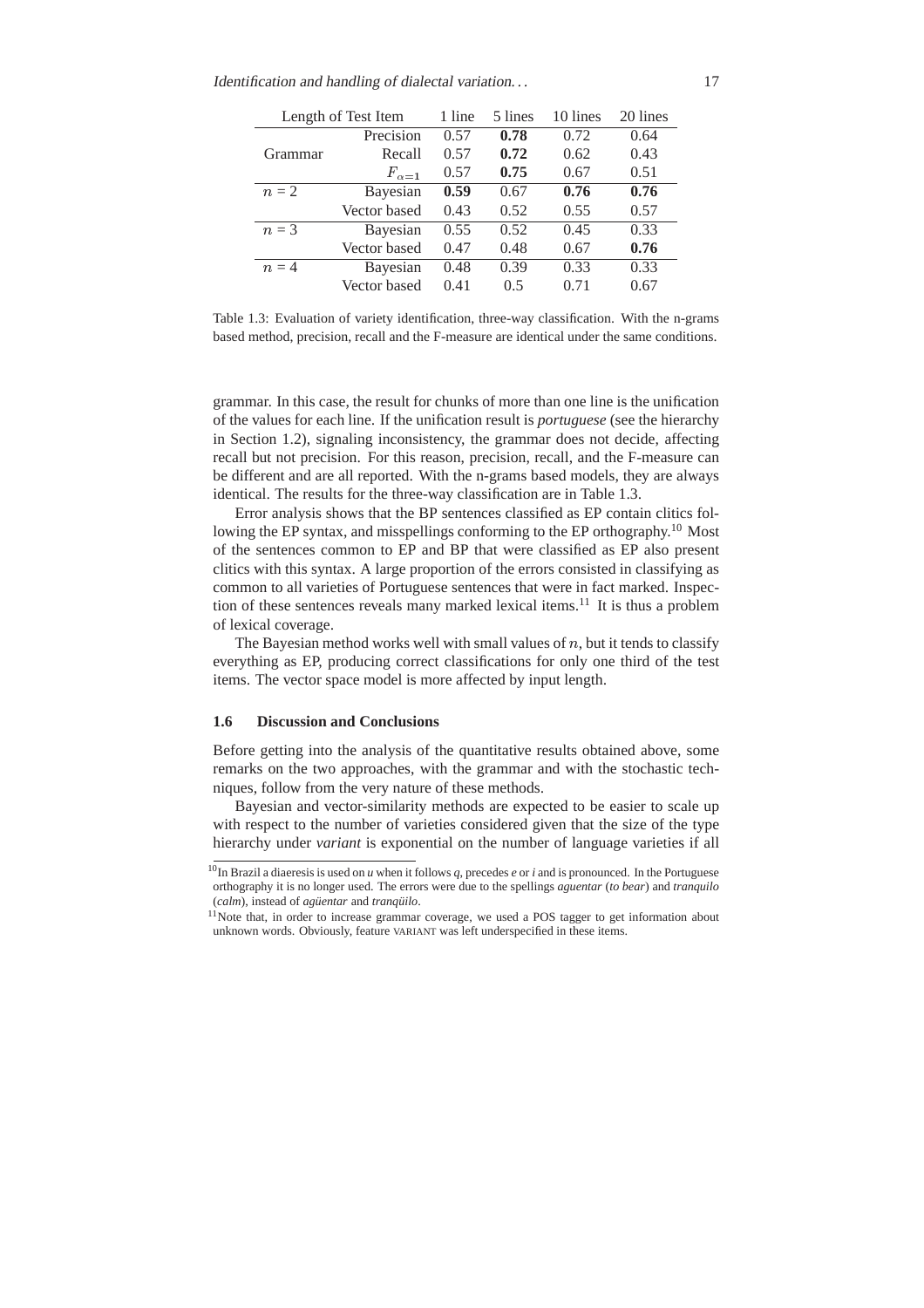variety combinations are taken into account.<sup>12</sup>

In turn, provided the symbolic method is supported by a more matured grammar than the one we could use in the present experiments, with a large enough lexicon, stochastic methods are expected to show more dependency on the text domain they are applied to than the grammar, and it is likely that their performance tends to degrade more severely when applied over texts from domains which they were not trained with.

Focusing on the results obtained with the grammar, the fact that the best score results from setting the input with 5 lines/sentences is understandable at the light of the following considerations: on the one hand, taken individually, there is a certain chance that each sentence ends up not being specified with respect to any language variant at stake; on the other hand, when they are bundled together, there happens the incremental effect that the resolution obtained at one or several of them in each bunch unifies with the underspecified values of the remaining ones that did not get resolved; however, when they are bundled into a too large bunch  $( \geq 10$  lines/sentences) chances also increase that different sentences get different specifications, which induces incorrect or even non resolution for the whole bunch, thus canceling the beneficial effect of the sentences being bundled together.

By the same token, it is also worth noting that with larger bundles, the performance of classifiers based on the grammar is thus expected to degrade more than the performance of classifiers based on n-grams.<sup>13</sup>

Note however that this may not be a shortcoming for the grammar-based methods in every application scenario. For instance, when the input text is a dialog, such input may have to be entered in small chunks (a chunk per turn) if one wants to contemplate conversations between speakers of different varieties.

Turning now to the evaluation results obtained above, both the grammar and the stochastic approaches displayed similar results. In both cases the best score is around  $F = 0.75$ .

For both approaches, our experiments were limited in several respects and there is plenty of room for improvement. The n-grams methods can be enhanced by using more training data, since only 15KB were used. With the grammar, lexical coverage can be augmented, and more marked constructions can be added — the syntactic differences considered cover half of the occurrences of all syntactic differences found in the BP training data (Section 1.4.5).

In spite of the limitations of these first experiments, results are encouraging. The design we presented to account for variation can be adapted to other featuretype formalisms, and the experimental setup used to compare performance in face of language varieties, which takes into account the fact that they largely overlap, is new and extensible to other languages as well.

<sup>&</sup>lt;sup>12</sup>This may be necessary. For instance, *bué* (*very*, *much*) is a word in European and Angolan Portuguese, but not in Brazilian Portuguese; *moleque* (*boy*) is a word in Angolan and Brazilian Portuguese, but not in EP, etc.

<sup>&</sup>lt;sup>13</sup>Recall for common Portuguese is 0.89 in the 1 line test, and 0.14 in the 20 lines case. Overall, 68% of the test items were classified as common in the 1 line test, but only 5% in the 20 lines test.